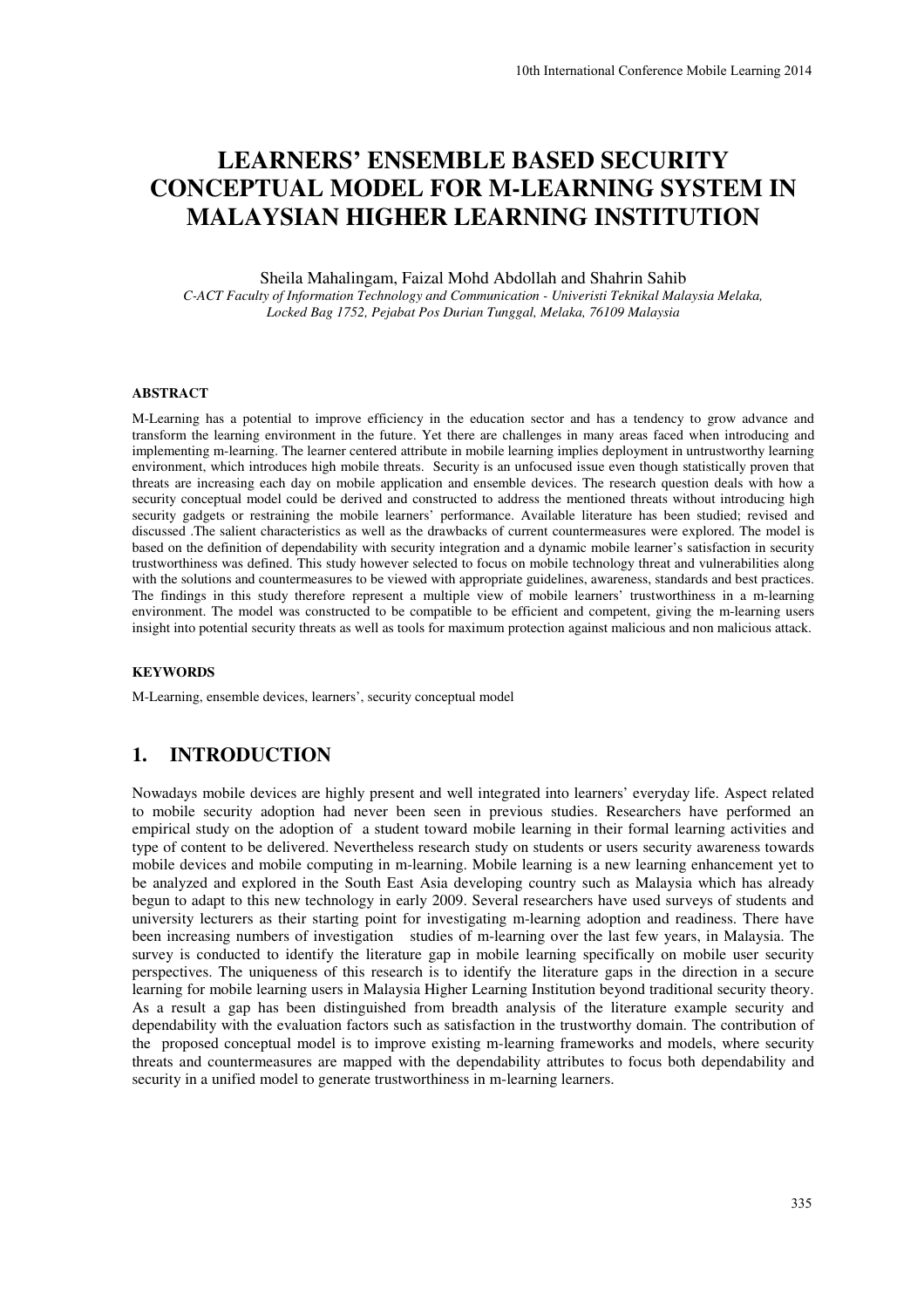# **2. PROBLEM STATEMENT**

Despite the great interest of the universities as well as the ministry to engage the digital technologies and making the learning of all students more interactive and supported anywhere, anytime and on the go there are still many questions which are urgently needed to be investigated. Through detail analysis in the literature by (Ariffin, 2011; Jacob, S.M., & Issac, 2007; Litchfield, Dyson, & Lawrence, 2007; Rachel, Cobcroft, Towers, Smith, & Bruns, 2006; Rajasingham, 2011; Rapetti, Picco, & Vannini, 2011; Sabeeh, 2011; M. . Sharples, 2006; Cobcroft, 2006;Naismith, L. &Corlett,2006; M. Sharples, Taylor, & Vavoula, 2007) as described below:

- i. There is a major need for secure platform for large scale implementations across a range of subject areas and discipline across Higher Learning Institution.
- ii. Security knowledge and awareness of learning and teaching principles and strategies is urgently needed to use mobile technologies and inform the development of Higher Education Strategic Plan and Government Policy about the emerging ensemble mobile devices.
- iii. There is a great demand for investigation of security countermeasures and solutions to implementing mobile learning in a secure platform so that it can be reliable and sustainable in the future.
- iv. Investigations are needed to develop security strategies for effective learning about future and current mobile technologies and ensemble mobile devices

After analyzing the overall literature, the derived problem statements above were developed with references from several established workshops, conference and international official bodies' security report.Mobile Learning(m-Learning) has become a challenging platform to be implemented in global and in Malaysia Higher Learning Institution. Vulnerability issues in mobile and ensemble technologies are becoming famous devices for attackers, due to lots of ad-hoc mobile, high penetration of mobile devices and lack of user security awareness on mobile devices. The rapid growth of mobile computing in m-learning environment has a big question on the learners' acceptance, trust and satisfaction use the content and application which address to security issues.

# **2.1 Research Question**

The research question that is addressed in this paper deals with how security model can be constructed to resolve the mobile learning problem without introducing high cost or restraining the mobile technologies and ensemble computing mobility, performance and lightweight operation. In order to further discuss and identify the research problem three sub research questions are constructed in the Table 1 below:

|  |  | Table 1. Sub Research Question |  |
|--|--|--------------------------------|--|
|--|--|--------------------------------|--|

| N <sub>0</sub>  | <b>Research Ouestion</b>                                                                                             |
|-----------------|----------------------------------------------------------------------------------------------------------------------|
| RO1             | What are the security issues faced by learners in the m - learning system and ensemble mobile computing?             |
| RO <sub>2</sub> | Are there models that can be used to evaluate the m-learning system's learner's satisfaction and trustworthiness, in |
|                 | terms of security and dependability behavior?                                                                        |
| RO3             | How to improve the success of addressing to security issues at the learners level in the m - learning system?        |

### **2.2 Research Aim**

The research aims to inform readers of suggested direction for researching how secure mobile environment can enhance learners' trustworthiness and satisfaction to accept and use the m-learning system. These directions are informed by a survey and contemporary literature search.

# **2.3 Proposed Model**

There are similarity striking between dependability and security concepts which the end product satisfaction and fitness for use that include availability, accessibility and awareness. The other attributes of security has and external relationship of dependability which also could work together and posed as a minor attribute. Mlearning is a sophisticated learning system which is developed to provide services that place great trust for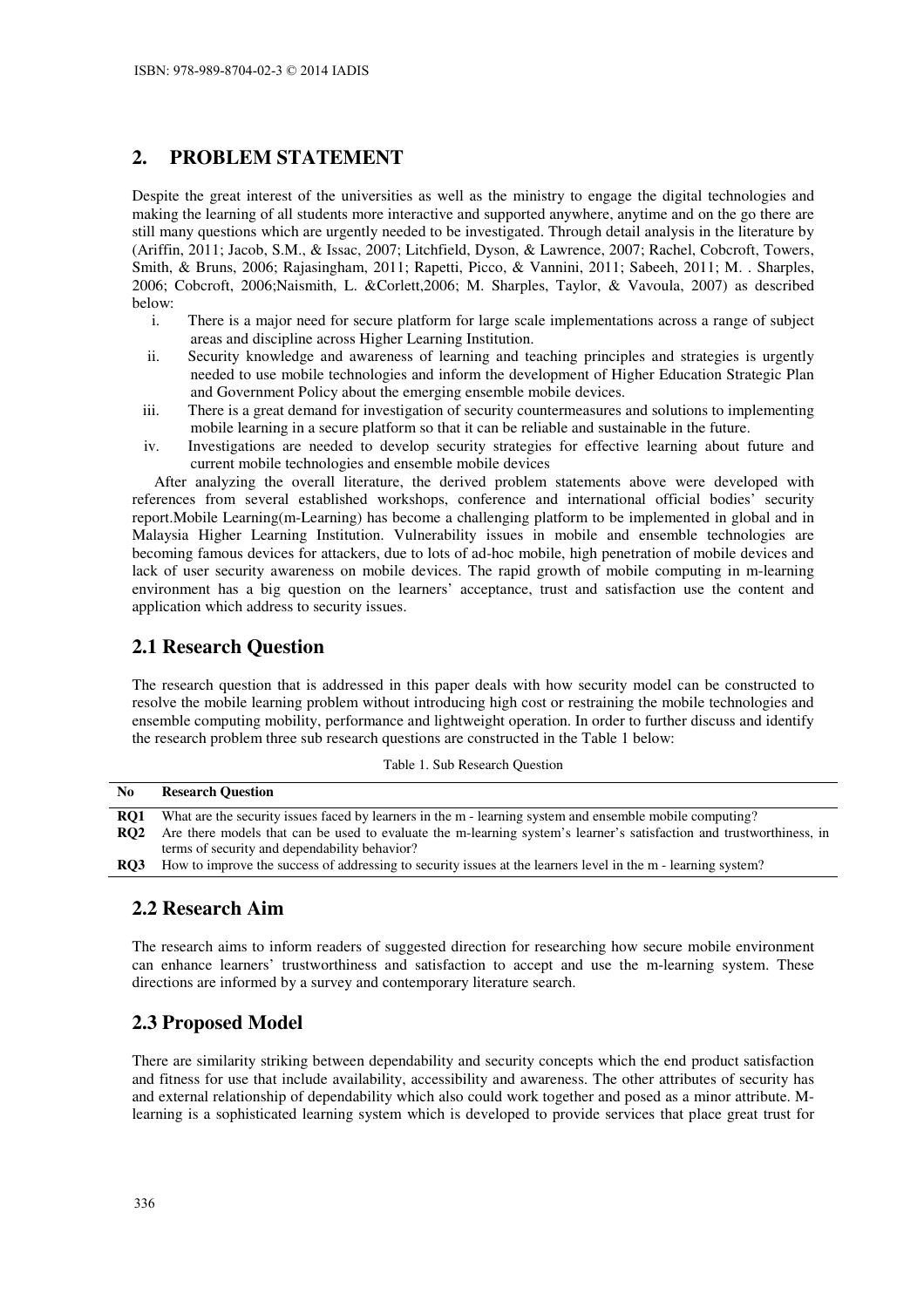learners and providers. As suggested earlier by (Sheila.M, 2012) here Figure 1 is an integrated system model dependability and security is highly needed to describe the system in terms of accessibility, availability, behavioral and protective characteristic, in which this complete combination would produce a trusted system. From the literature, variables and parameters are derived to evaluate and validate the proposed model. "Learners Based Security Conceptual Model" is dependant to three major independent variables: threat countermeasures', user satisfaction and trustworthiness and Standards & Guidelines. The example Figure 2 illustrates the interaction between learners and well established trusted system domain knowledge. Trust of user is measured in service based given to the learners. Parameters or indicators involved to assess the trust of services or availability, accessibility and awareness. The characteristic of trust could be described as level of service being rendered to the satisfaction of the learners and confidence.



Figure 1. Learner Centric Security Model Figure 2. Learner Trusted System Domain Knowledge

Evaluation of the model is categorized into three sections. An extended conceptual model of user satisfaction based on security for learner centered m-learning system is derived to ensure the learners in the m - learning system to get trust of service levels coupled with what they are asked for. Table 2 describes the evaluation method and results related to the research questions.

|  | Table 2. Mapping research question with evaluation method and result |
|--|----------------------------------------------------------------------|
|--|----------------------------------------------------------------------|

| Research        | <b>Evaluation Method and Result</b>                                                                                           |
|-----------------|-------------------------------------------------------------------------------------------------------------------------------|
| <b>Ouestion</b> |                                                                                                                               |
| RO1             | Trust of service at learners' level can be classified as the key measurement of physical attributes of the mobile device user |
|                 | by learners, behavior attributes subjective to learners' awareness surveys.                                                   |
| RO2             | The model is evaluated by interviewing panel experts which they understand the reality of mobile technology and value of      |
|                 | security implementation of m-learning systems in higher learning institutions                                                 |
| RO3             | Comparative analysis is conducted to analyze the theoretical study and the empirical study result with the current threats    |
|                 | involved at user level.                                                                                                       |

# **3. CONCLUSION**

The research work focus on learner's security in mobile learning and how it is important to ensure that all information within the mobile learning environment is properly protected; to gain confidence towards learners and providers by addressing the security requirement in m-learning system for the primary process: developing content or application, teaching & learning environment and university governance. The Proposed model contains the definition, the user's view of m-learning operation, assumption, readiness and assertions. The work is not to propose new solutions to security problems, but it indirectly proposed protection mechanisms that can be used to secure the device against attacks and propose a complete learners security conceptual model where various countermeasures , best practices , policy , guidelines reside.